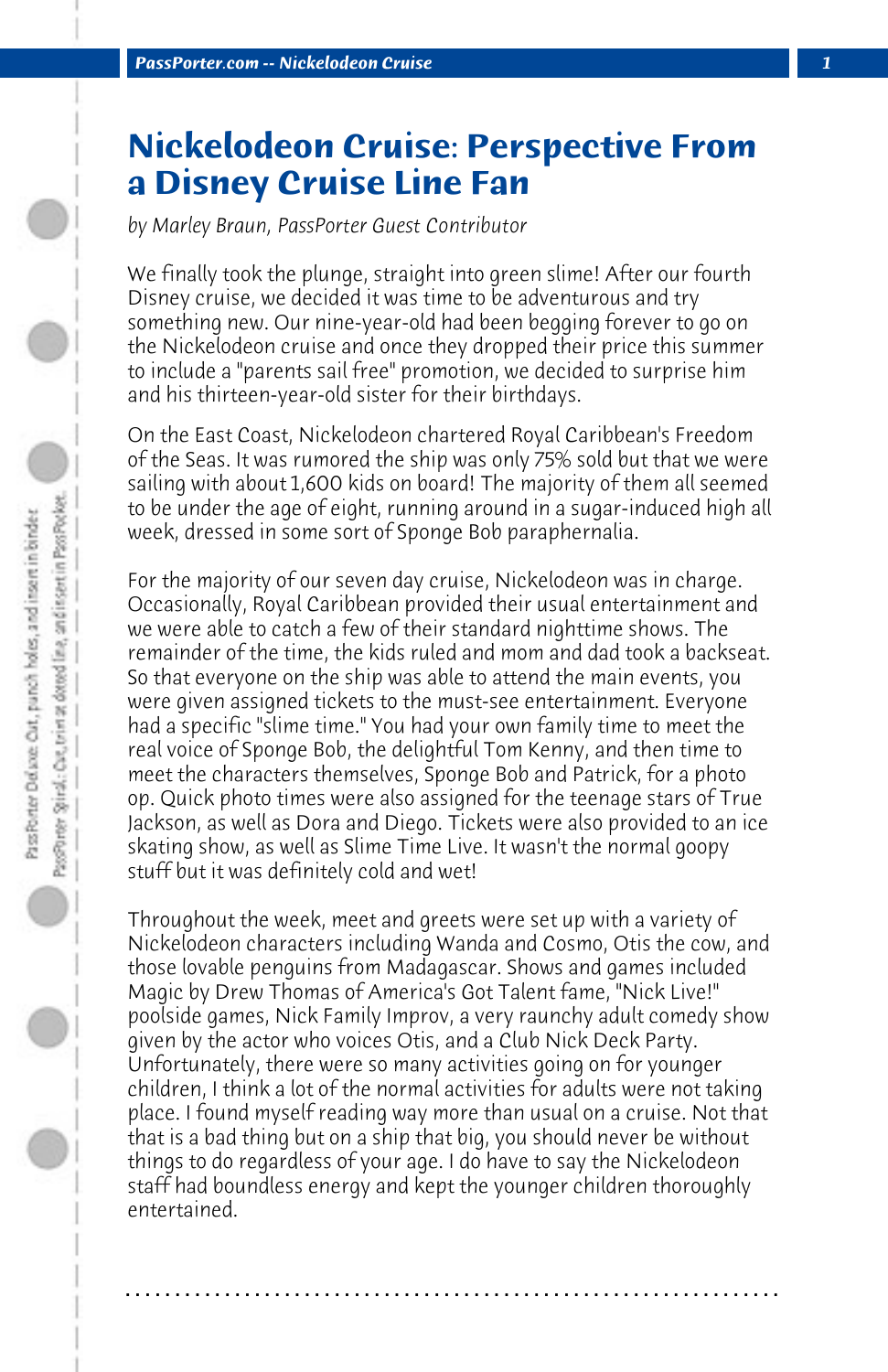Throughout my cruise, I wore my Castaway Cay lanyard, which caused several people to come up to me and ask me how Disney compared to Freedom of the Seas. Every time I gave the same answer: Hands down Disney won. The reasons could be written in a completely different article but I felt they should be included here because they may be more of a reflection of Nickelodeon taking over Freedom for a week and not how Freedom normally operates.

There are some things that Freedom of the Seas really excels at that I hope Disney considers for its future ships. The facilities are phenomenal: rock climbing wall, FlowRider surf pool, mini golf course, and ice skating rink. They have the best pools ever! The interactive pool area is so much fun for the kids, as well as for the adults. We loved the karaoke booths and I enjoyed having the small reading light at night that they offer by your bedside.

The teen program they offer for ages 12-17 is outstanding. The kids are entertained continuously and they are given special times to use each facility (i.e. FlowRider, ice skating rink), which is a huge perk for them.

Embarkation and disembarkation are much more efficient on Disney. We were the first group on and off the boat and it still took us forty five minutes each way. Disney's process usually takes us about 10 minutes. Our luggage was supposed to be waiting for us in the terminal between 7:15 and 7:45 a.m. No luggage had even been set out until 7:45 am.

It may sound silly but we all missed being announced when we got on the ship. No one even greeted us or pointed us in the direction of food!

Lines, lines, lines! That's all we seemed to do the first day or two on the ship. You have to sign releases for everything the kids do. Why not ONE release for everything?

Cococay is lovely but it is definitely not Castaway Cay. I am usually one of the first people on Castaway Cay and you have to pull me kicking and screaming off the island. We arrived on Cococay at 9:00 am and left at 11:15 am. Who decided it was a good idea not to provide umbrellas? After finding the snorkeling area covered in jellyfish (which of course is not Royal Caribbean's fault), we decided to head over to the Aquapark to sign up for a 1-hour slot. Sold out for the day at 10:30! Are they kidding me? I am a meticulous planner and I had never read about this park selling out.

Throughout the week, I think the ice skating rink was only open twice for actual skating. The rest of the time it was taken over for Nickelodeon activities, so beware.

**. . . . . . . . . . . . . . . . . . . . . . . . . . . . . . . . . . . . . . . . . . . . . . . . . . . . . . . . . . . . . . . . . .**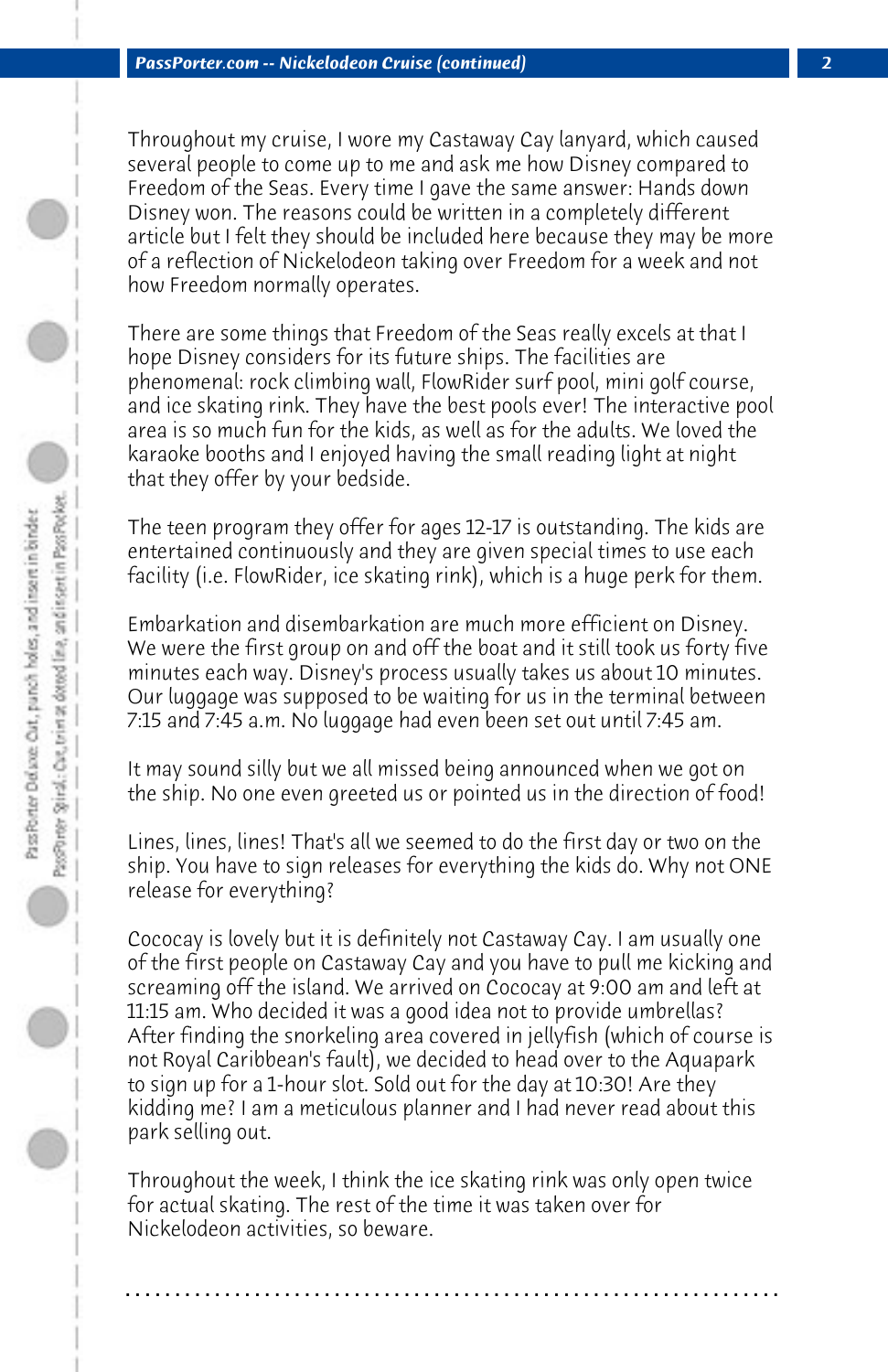After two days of chasing children out of the adult's-only pool, the deck staff apparently gave up. The rest of our cruise my husband and I had to spend our quiet time at the adults-only pool surrounded by at least 15 to 25 children at a time.

I thought it was sail, sail, sail. Instead it was sell, sell, sell! Fresh squeezed orange juice for breakfast? Only \$4! A towel for you to lie on? \$20 deposit! Of course all of these things are normal in the cruise industry but they all seemed way more in your face on RCL.

The most insidious was the arcade charge. BEWARE parents! At check-in, when you tell them to take all charging privileges off your child's key card, they can remove everything except arcade privileges. Arcade charging can only be removed once you are on the ship and go to guest services. We learned this the hard way and now our wallets are \$90 lighter.

If Disney's food is a 10, Freedom's food is a 6. We did not try either of their specialty restaurants and we gave up on their buffet restaurant. I actually got food poisoning from their sushi buffet. Their Cafe Promenade and Sorrentos are excellent alternatives to the main dining room and I would rate them both a 10. Nickelodeon announced that this cruise would be casual attire every night. This was a bad idea in my opinion. What should have been a pleasant dining atmosphere somehow quickly turned into a Chuck E Cheese, complete with the table of kids next to us standing on their chairs and climbing under their table while their parents ate at a table by themselves.

As for the kid's club, they ended up having so many younger kids on the ship that the 9-11 year old group had to be shifted to the adult nightclub, the Crypt, for the entire cruise. At first, my son thought this was really cool but that wore off in about an hour when he realized he was just stuck in a dark, creepy bar with nothing to do. He spent the rest of the week playing walkie-talkie tag with friends and hanging out at the pool. Usually, I can't pry him away from the Disney's kid's club. By the way, the kid's club provides no pager system so be prepared.

Although I'm sure it is clear by now that we did not rebook with Royal Caribbean, maybe I am being a little unfair. Maybe Disney has just spoiled me. All I know is that from the moment I make my reservation with Disney to the moment I step off their ship, I am treated like royalty. From the very first day I called the Nickelodeon cruise line, it took days to be called back, countless e-mails, messages and to this day I've never received my cruise documents. As I was walking off the ship this morning, the last thing I heard was a man scream at the top of his lungs, "I will NEVER sail this cruise line EVER again." I was not surprised when

**. . . . . . . . . . . . . . . . . . . . . . . . . . . . . . . . . . . . . . . . . . . . . . . . . . . . . . . . . . . . . . . . . .**